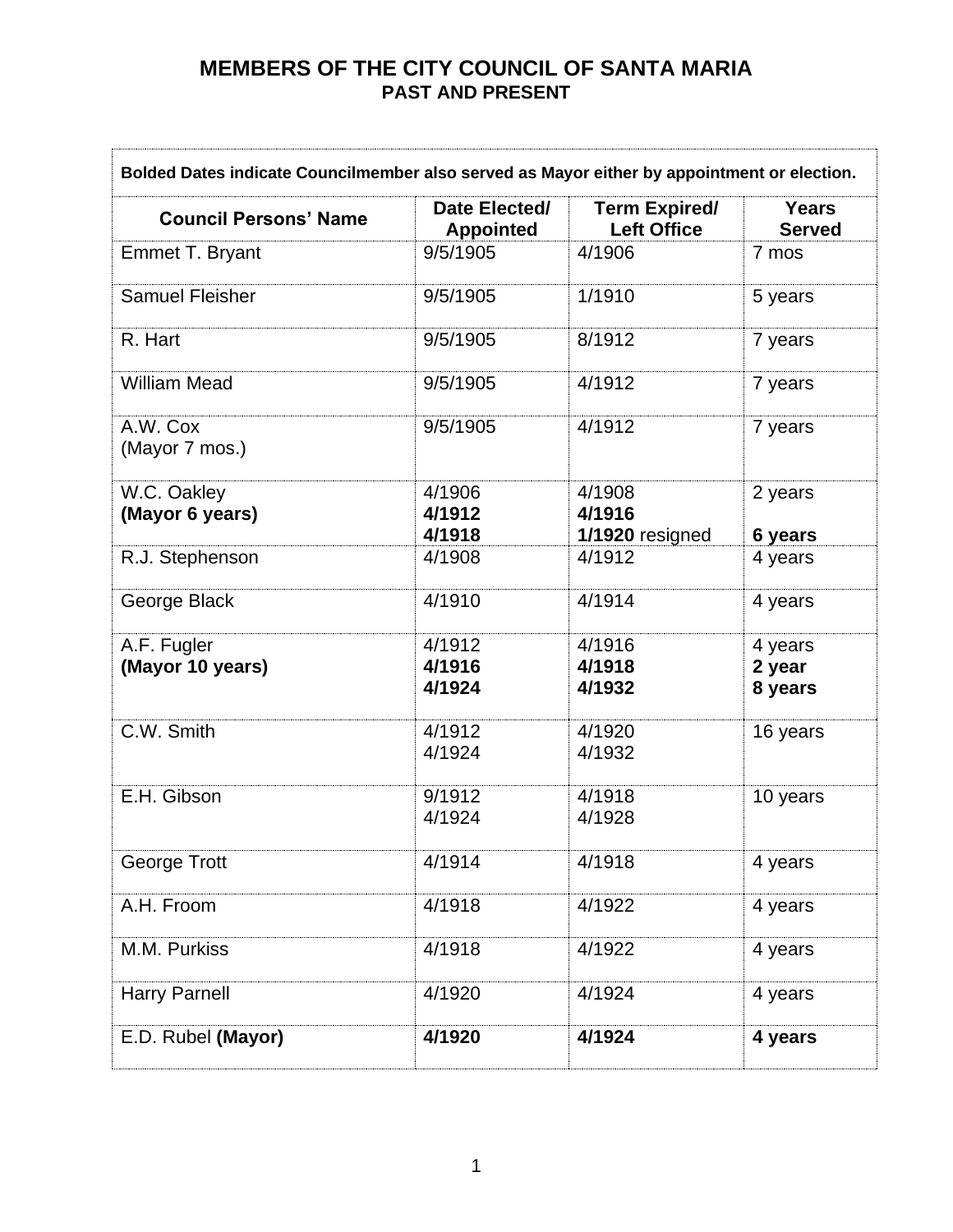| Bolded Dates indicate Councilmember also served as Mayor either by appointment or election. |                                   |                                            |                               |
|---------------------------------------------------------------------------------------------|-----------------------------------|--------------------------------------------|-------------------------------|
| <b>Council Persons' Name</b>                                                                | Date Elected/<br><b>Appointed</b> | <b>Term Expired/</b><br><b>Left Office</b> | <b>Years</b><br><b>Served</b> |
| E.T. Ketcham<br>(Appt. to fill Oakley's Position)                                           | 1/3/1921                          | 4/1922                                     | 1 year                        |
| A.F. Black                                                                                  | 4/1922                            | 4/1926                                     | 4 years                       |
| F.L. May                                                                                    | 4/1922                            | 4/1926                                     | 4 years                       |
| F.L. Roemer                                                                                 | 4/1922<br>4/1926                  | 4/1924<br>4/1930                           | 6 years                       |
| J.F. Bradley                                                                                | 4/1926                            | 3/1930                                     | 4 years                       |
| W.W. Stokes                                                                                 | 4/1928                            | 4/1932                                     | 4 years                       |
| Sadie West                                                                                  | 4/1930                            | 4/1934                                     | 4 years                       |
| <b>Marion Rice</b><br>(Mayor 14 years)                                                      | 4/1930<br>4/1932                  | 4/1932<br>4/1946                           | 2 years<br>14 years           |
| J.H. Chapman                                                                                | 4/1932                            | 5/1933                                     | 1 year                        |
| A.F. Roemer<br>(Mayor 2 years)                                                              | 4/1932<br>4/1946                  | 4/1946<br>4/1948                           | 14 years<br>2 years           |
| C.T. Bates<br>(Appt. to fill Griffith position<br>2/18/1952)                                | 4/1932<br>12/1947<br>2/1952       | 4/1940<br>4/1948<br>4/1952                 | 9 years                       |
| M.M. Willits<br>(Appt. to fill Libeu position<br>12/21/1942)                                | 5/1933<br>12/1942                 | 4/1940<br>4/1948                           | $6\frac{1}{2}$ years          |
| Albert A. Dudley                                                                            | 4/1934                            | 4/1938                                     | 4 years                       |
| Lloyd M. Clemons                                                                            | 4/1938                            | 12/1947                                    | 9 years                       |
| Leon J. Libeu                                                                               | 4/1940                            | 12/1942 resigned                           | 2 years                       |
| <b>Kenneth Trefts</b>                                                                       | 4/1940                            | 4/1944                                     | 4 years                       |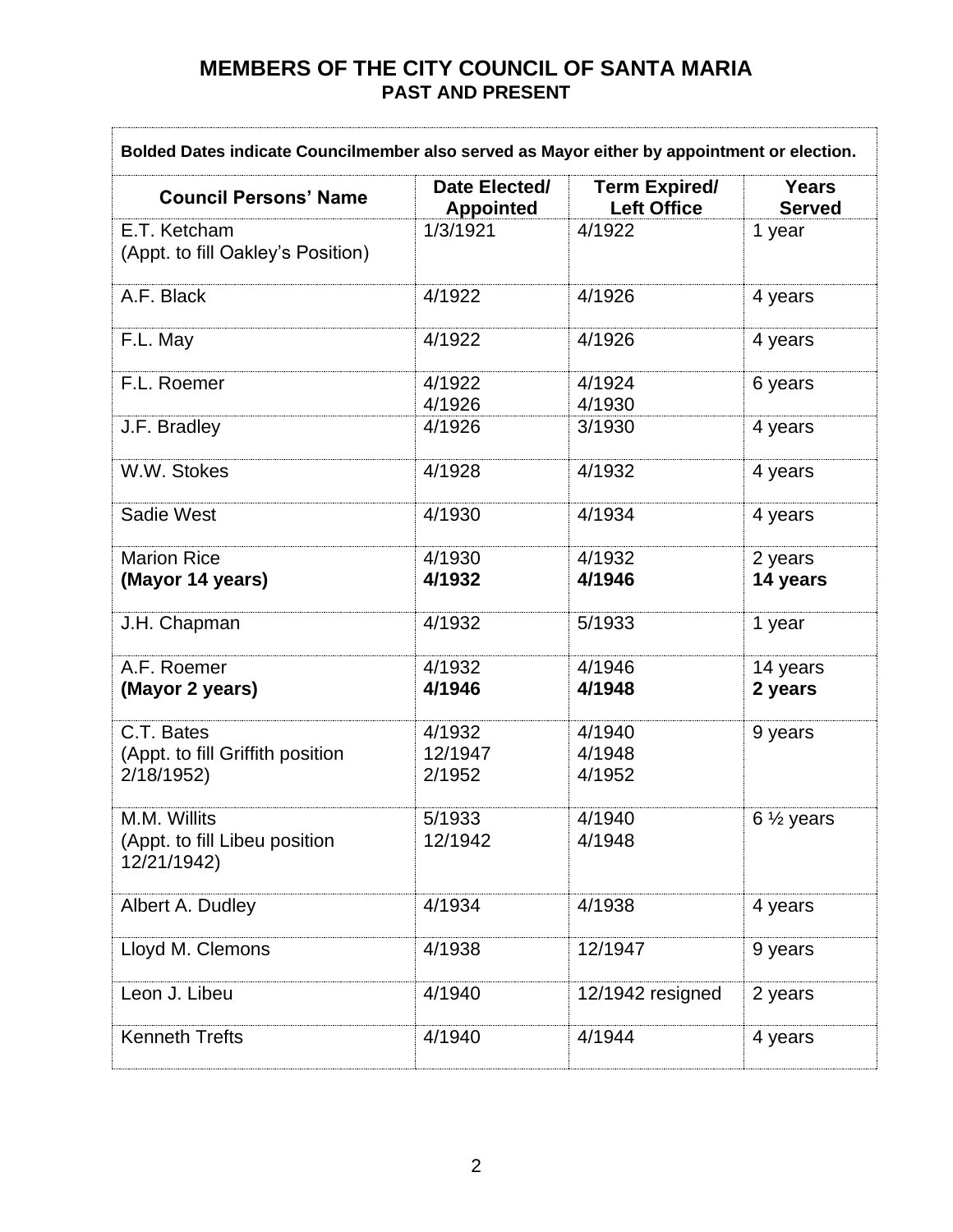| Bolded Dates indicate Councilmember also served as Mayor either by appointment or election. |                                      |                                               |                               |
|---------------------------------------------------------------------------------------------|--------------------------------------|-----------------------------------------------|-------------------------------|
| <b>Council Persons' Name</b>                                                                | Date Elected/<br><b>Appointed</b>    | <b>Term Expired/</b><br><b>Left Office</b>    | <b>Years</b><br><b>Served</b> |
| L.S. Peterson<br>(Mayor 2 years)                                                            | 4/1944<br>12/1950<br>4/1954          | 4/1948<br>4/1954<br>4/1956                    | 8 years<br>2 years            |
| Glenn Seaman<br>(Mayor 4 years)                                                             | 4/1946<br>11/1950                    | 11/1950<br>4/1954                             | 4 years<br>4 years            |
| A.E. Gracia<br>(Mayor 2 years)<br>(Appt. to fill Dorsey position<br>2/15/1965)              | 4/1948<br>2/1965                     | 12/1950<br>4/1966                             | 2 years<br>1 year             |
| <b>B.R. Griffith</b>                                                                        | 4/1948                               | 2/1952 resigned                               | 4 years                       |
| V.L. Pollard<br>(Mayor 2 years)                                                             | 4/1948<br>4/1954<br>4/1960<br>4/1964 | 4/1952<br>4/1958<br>4/1964<br>7/1966 Resigned | 12 years<br>2 years           |
| E.E. Rubel                                                                                  | 4/1948                               | 4/1950                                        | 2 years                       |
| Allen T. Fesler                                                                             | 4/1952                               | 10/1953 Resigned                              | 1 $\frac{1}{2}$ years         |
| Andrew B. Hanson<br>(Appt. to fill Fesler position<br>10/5/1953)                            | 10/1953                              | 12/1953 Resigned                              | 2 months                      |
| <b>Curtis Tunnell</b>                                                                       | 4/1950<br>4/1954<br>4/1958           | 4/1954<br>4/1958<br>4/1962                    | 12 years                      |
| James D. MacDonald                                                                          | 4/1952<br>4/1956                     | 4/1956<br>4/1960                              | 8 years                       |
| <b>Ernest T. Sanders</b>                                                                    | 4/1954<br>4/1956                     | 4/1956<br>4/1960                              | 6 years                       |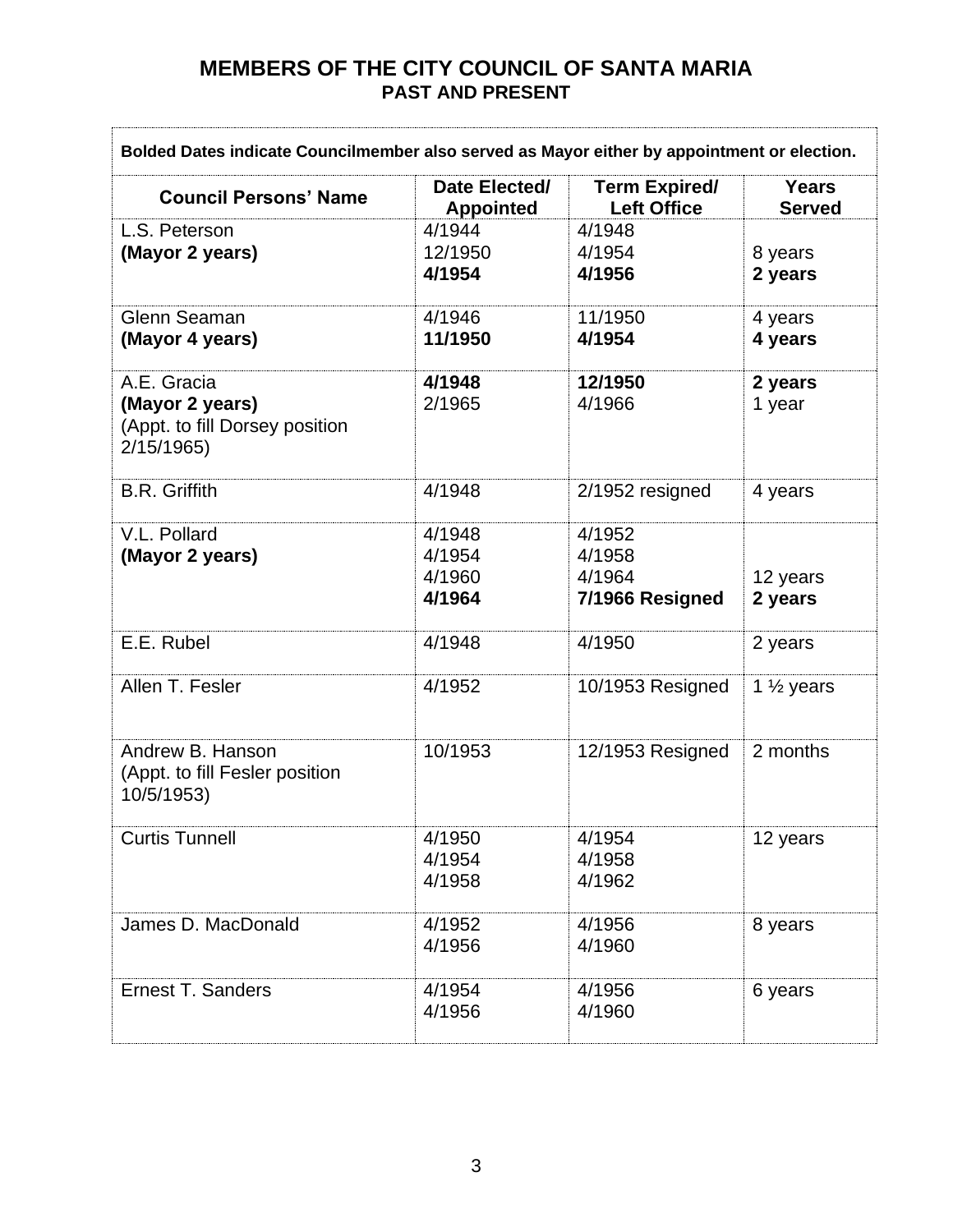| Bolded Dates indicate Councilmember also served as Mayor either by appointment or election. |                                                                                                                |                                                                                                                 |                                           |
|---------------------------------------------------------------------------------------------|----------------------------------------------------------------------------------------------------------------|-----------------------------------------------------------------------------------------------------------------|-------------------------------------------|
| <b>Council Persons' Name</b>                                                                | Date Elected/<br><b>Appointed</b>                                                                              | <b>Term Expired/</b><br><b>Left Office</b>                                                                      | <b>Years</b><br><b>Served</b>             |
| C.C. Kyle<br>(Mayor 4 years)                                                                | 4/1956<br>4/1960<br>3/1969<br>4/1970                                                                           | 4/1960<br>4/1964<br>4/1970<br>4/1974                                                                            | 4 years<br>4 years<br>5 years             |
| Carl W. Engel                                                                               | 4/1958                                                                                                         | 4/1962                                                                                                          | 4 years                                   |
| George S. Hobbs<br>(Mayor 32 years)                                                         | 4/1960<br>4/1964<br>4/1966<br>3/1976<br>3/1980<br>4/1982<br>4/1984<br>11/1986<br>11/1988<br>11/1990<br>11/1992 | 4/1964<br>4/1966<br>4/1974<br>3/1980<br>4/1982<br>4/1984<br>11/1986<br>11/1988<br>11/1990<br>11/1992<br>11/1994 | 6 years<br>8 years<br>4 years<br>14 years |
| Charles G. Dorsey                                                                           | 4/1962                                                                                                         | 2/1965 Resigned                                                                                                 | 3 years                                   |
| Ed Zuchelli                                                                                 | 4/1962<br>4/1968                                                                                               | 8/1964 Resigned<br>4/1972                                                                                       | 6 years                                   |
| David D. Minier                                                                             | 4/1964                                                                                                         | 11/1966 Resigned                                                                                                | 2 $\frac{1}{2}$ years                     |
| Matthew J. Nolan<br>(Appt. to fill Zuchelli position<br>8/3/1964                            | 8/1964                                                                                                         | 4/1966                                                                                                          | 2 years                                   |
| Gordon V. Dunn                                                                              | 4/1966                                                                                                         | 4/1967 Resigned                                                                                                 | 1 years                                   |
| Elwin E. Mussell<br>(Mayor 6 years)                                                         | 4/1966<br>4/1970<br>4/1974<br>3/1976<br>3/1978                                                                 | 4/1970<br>4/1974<br>4/1976<br>3/1978<br>4/1980                                                                  | 8 years<br>6 years                        |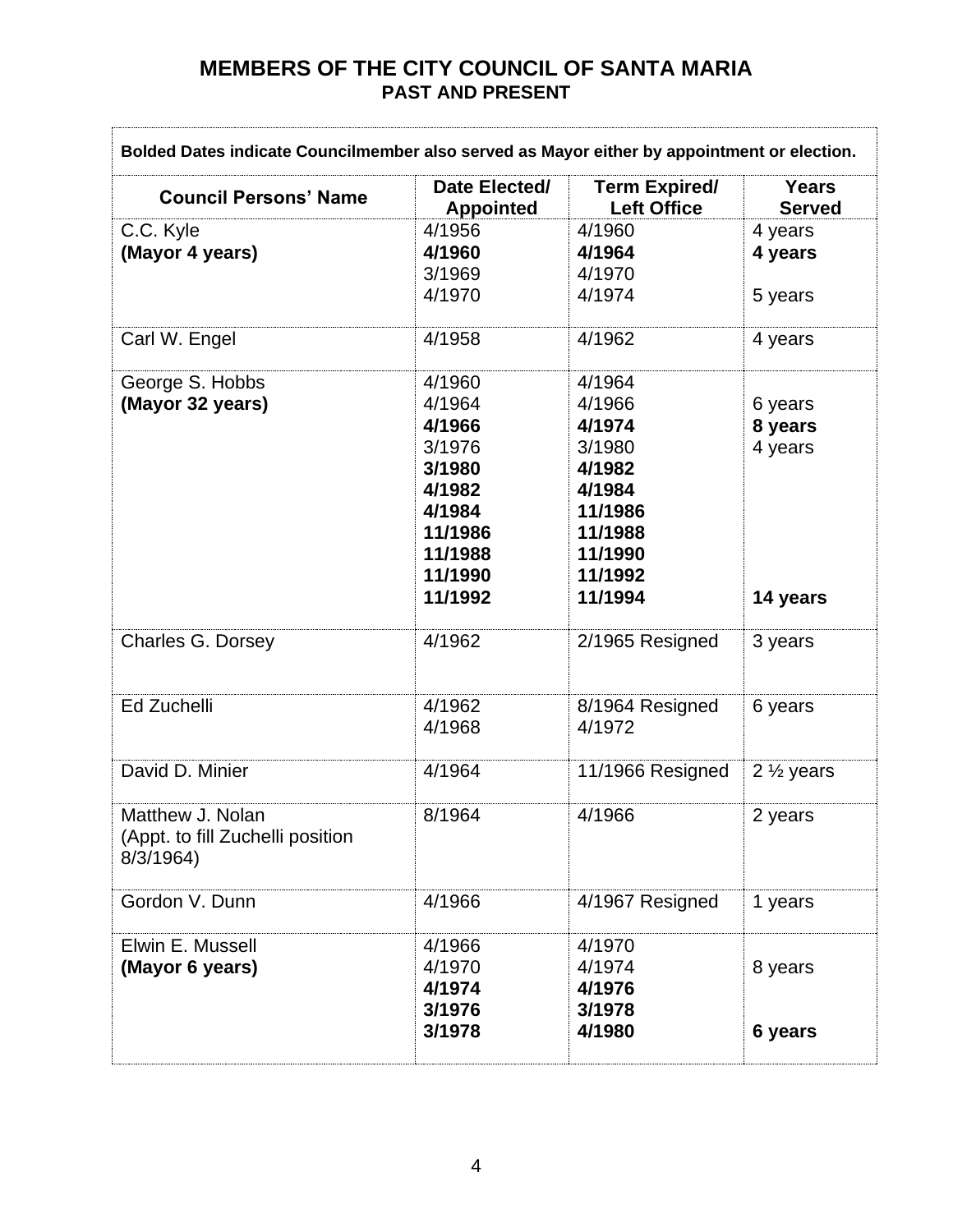| Bolded Dates indicate Councilmember also served as Mayor either by appointment or election. |                                        |                                            |                               |
|---------------------------------------------------------------------------------------------|----------------------------------------|--------------------------------------------|-------------------------------|
| <b>Council Persons' Name</b>                                                                | Date Elected/<br><b>Appointed</b>      | <b>Term Expired/</b><br><b>Left Office</b> | <b>Years</b><br><b>Served</b> |
| Dan A. Firth<br>(Appt. to fill Pollard position<br>7/18/1966)                               | 7/1966<br>4/1968<br>4/1972<br>11/1988  | 4/1968<br>4/1972<br>4/1976<br>11/1992      | 14 years                      |
| Thomas P. Weldon<br>(Appt. to fill Minier position<br>12/5/1966)                            | 12/1966                                | 4/1968                                     | 1year/5<br>months             |
| Harvey L. Allen<br>(Appt. to fill Dunn position<br>8/21/1967)                               | 8/1967                                 | 3/1969 Resigned                            | 2 years/<br>8 months          |
| Thomas B. Urbanske<br>(Resigned $1/2/1995 -$ became<br><b>County Supervisor)</b>            | 4/1972<br>4/1984<br>11/1988<br>11/1992 | 4/1976<br>11/1988<br>11/1992<br>1/1995     | 16 years                      |
| Wayne T. Hesselbarth                                                                        | 3/1974                                 | 3/1978                                     | 4 years                       |
| John (Jack) Adam                                                                            | 3/1976<br>3/1978<br>4/1982             | 3/1978<br>4/1982<br>4/1986                 | 10 years                      |
| <b>Allen Burke</b>                                                                          | 3/1976<br>3/1980                       | 3/1980<br>4/1982                           | 6 years                       |
| <b>Toru Miyoshi</b>                                                                         | 3/1978<br>11/1992<br>11/1996           | 4/1982<br>11/1996<br>11/2000               | 12 years                      |
| Donald J. Shaw, Jr.                                                                         | 4/1980                                 | 4/1984                                     | 4 years                       |
| Robert R. Cutler                                                                            | 4/1982                                 | 4/1984                                     | 2 years                       |
| Curtis J. Tunnell                                                                           | 4/1982<br>4/1986<br>11/1990            | 4/1986<br>11/1990<br>11/1994               | 12 years                      |
| Jim May                                                                                     | 4/1984                                 | 11/1988                                    | 4years                        |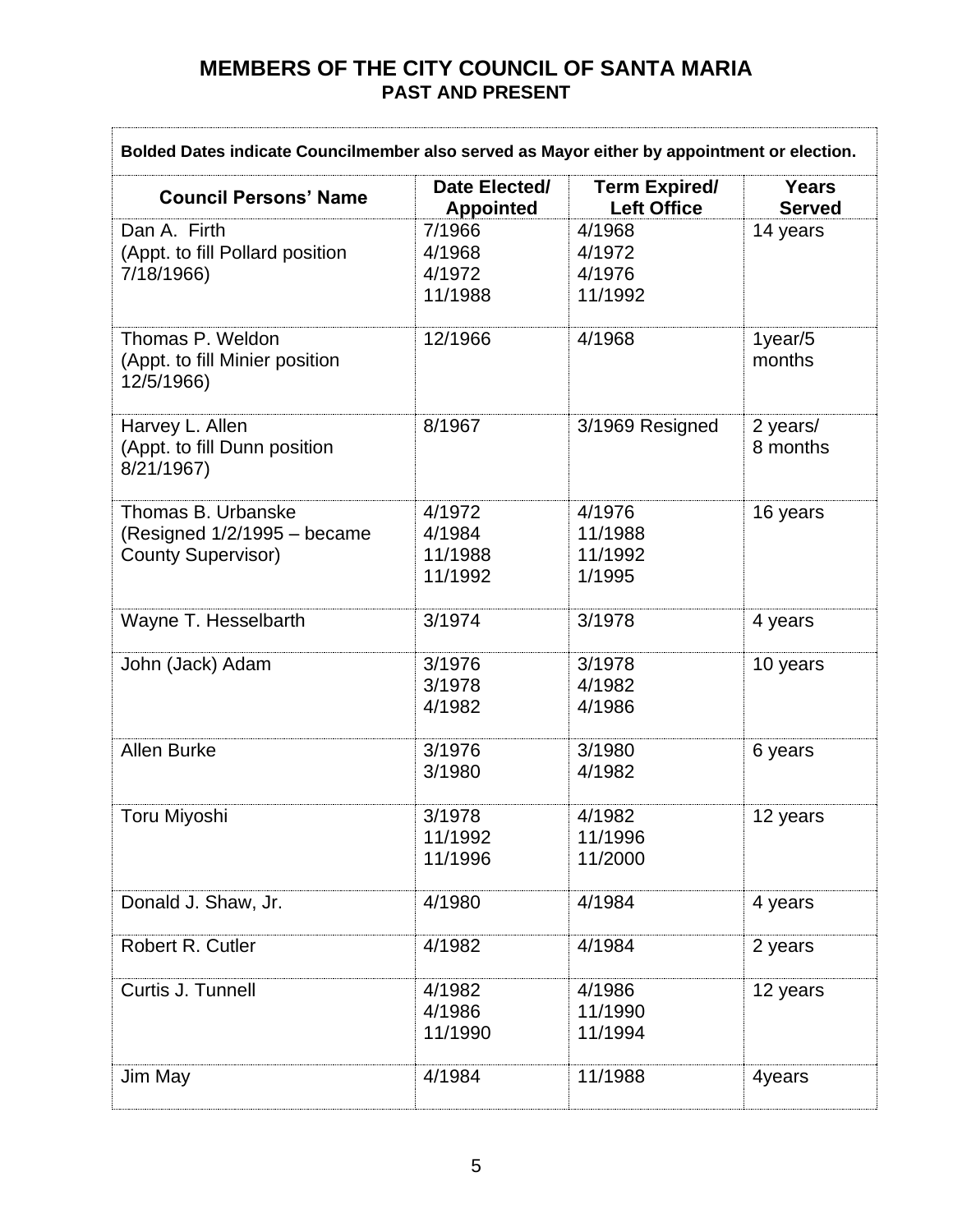| Bolded Dates indicate Councilmember also served as Mayor either by appointment or election. |                                   |                                            |                               |
|---------------------------------------------------------------------------------------------|-----------------------------------|--------------------------------------------|-------------------------------|
| <b>Council Persons' Name</b>                                                                | Date Elected/<br><b>Appointed</b> | <b>Term Expired/</b><br><b>Left Office</b> | <b>Years</b><br><b>Served</b> |
| Joe Centeno                                                                                 | 12/1994                           | 11/1998                                    | 6 years                       |
| (became Mayor 12/2000)<br>resigned to serve as Supervisor                                   | 11/1998<br>12/2000                | 11/2000<br>12/2002                         | 2 years                       |
|                                                                                             |                                   |                                            |                               |
| Abel Maldonado<br>(Mayor 2 years: 12/96-11/98,                                              | 12/1994<br>12/1996                | 11/1996<br>11/1998                         | 2 years<br>2 years            |
| became Assemblyman in 1998)                                                                 |                                   |                                            |                               |
| <b>Bob Orach</b>                                                                            | 12/02/1986                        | 11/1990                                    |                               |
| First Elected 11/1986. (Appointed to fill<br>Urbanske's vacancy when he went to County      | 11/1990                           | 11/1994                                    |                               |
| Supervisor 94-96). He did not run for re-                                                   | 11/1994                           | 11/1996 appointed                          |                               |
| election in 11/2016.                                                                        | 11/1996<br>11/2000                | 12/2000<br>11/2004                         |                               |
| He is the second longest serving person on                                                  | 11/2004                           | 11/2008                                    |                               |
| the Council, behind George Hobbs (32 yrs.).                                                 | 11/2008                           | 11/2012                                    |                               |
|                                                                                             | 11/2012                           | 11/2016                                    | 30 years                      |
|                                                                                             |                                   | (last day 2016-12-20)                      |                               |
|                                                                                             |                                   |                                            |                               |
| Larry Lavagnino<br>(Appointed to fill Maldonado's vacancy when                              | 12/1996                           | 11/1998                                    |                               |
| he became Mayor in 1996) appointed Mayor                                                    | 11/1998<br>11/2002                | 11/2002<br>1/2003                          |                               |
| 1/7/2003.                                                                                   | 1/7/2003                          | 11/2004                                    | 7 years                       |
|                                                                                             | 11/2004                           | 11/2008                                    |                               |
| Did not run for Mayor in 11/2012.                                                           | 11/2008                           | 11/2012                                    | 9 years                       |
|                                                                                             |                                   |                                            |                               |
| Lionel G. Trujillo                                                                          | 11/2000                           | 11/2004                                    |                               |
|                                                                                             | 11/2004                           | 11/2008                                    | 8 years                       |
|                                                                                             |                                   |                                            |                               |
| <b>Alice Patino</b><br>(Appointed to fill Centeno's vacancy when he                         | 12/05/2000<br>11/2002             | 11/2002<br>11/2006                         |                               |
| became Mayor 12/5/2000)                                                                     | 11/2006                           | 11/2010                                    |                               |
|                                                                                             | 11/2010                           | 12/2012                                    | 12 years                      |
| Became Mayor by Election 12/2012.                                                           | 11/2012                           | 11/2016                                    |                               |
|                                                                                             | 11/2016                           | 11/2020                                    |                               |
|                                                                                             | 11/2020                           | 11/2024                                    | 12 years                      |
|                                                                                             |                                   |                                            |                               |
| <b>Martin Mariscal</b><br>(Appointed to fill Councilmember Lavagnino's                      | 1/7/2003                          | 11/2006                                    | 4 years                       |
| seat when he was appointed Mayor)                                                           |                                   |                                            |                               |
| Hilda Zacarías                                                                              | 11/2006                           | 11/2010                                    | 4 years                       |